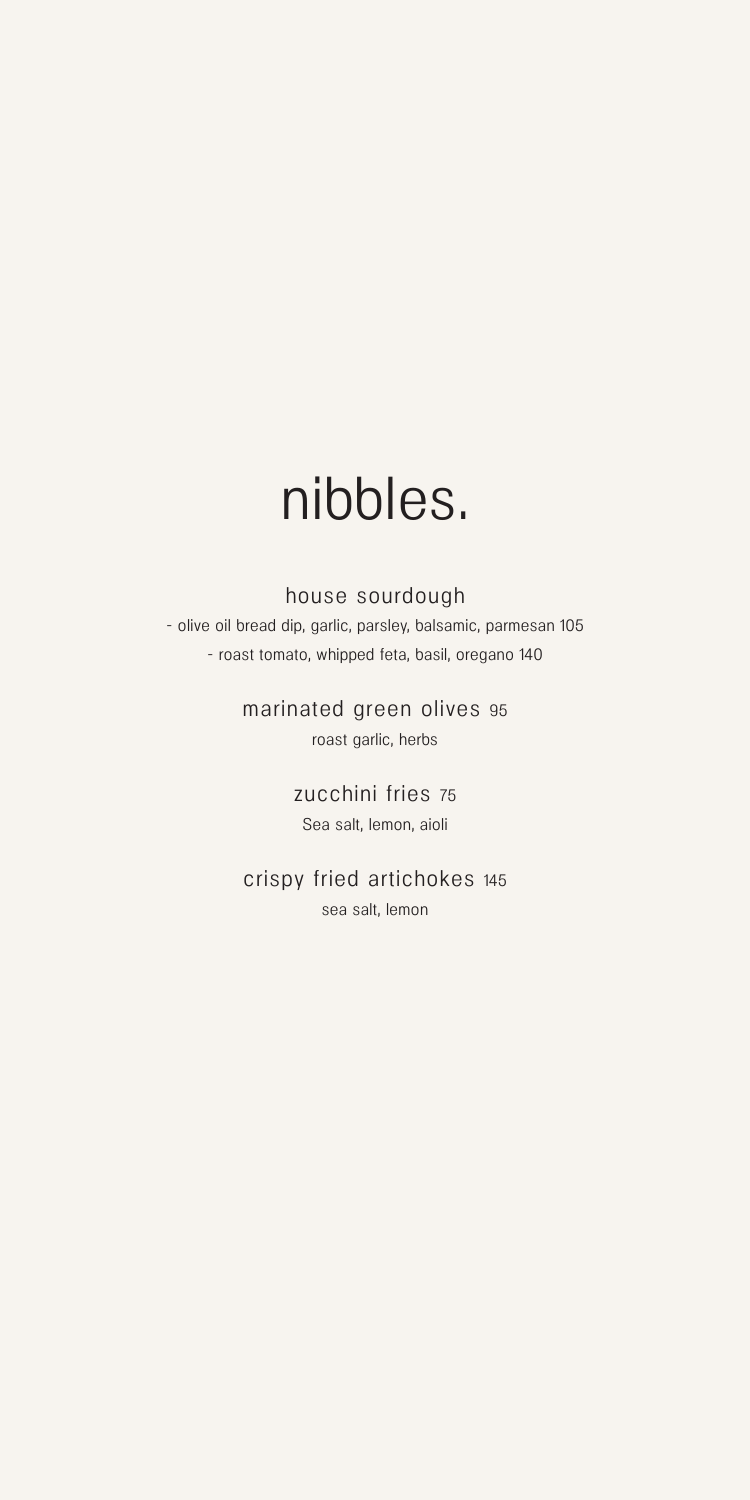### starters.

oysters shucked & served on the half shell SQ tomato mignonette

> butter-basted garlic prawns 175 white wine, parsley, lemon, ciabatta

> > baby squid fritto 135 salt, pepper, parsley, lemon, aioli

pot-steamed black mussels 125 shallots, garlic, chilli, white wine, tomato, parsley, ciabatta

carpaccio of beef 115 sauce tonnato, capers, parmesan, lemon, rocket

> pollo fritto 115 buttermilk fried chicken, herbs, lemon

arancini 105 risotto rice, fior di latte mozzarella, parmesan, arrabbiata

tempura zucchini blossoms 165 goat's cheese, citrus truffle honey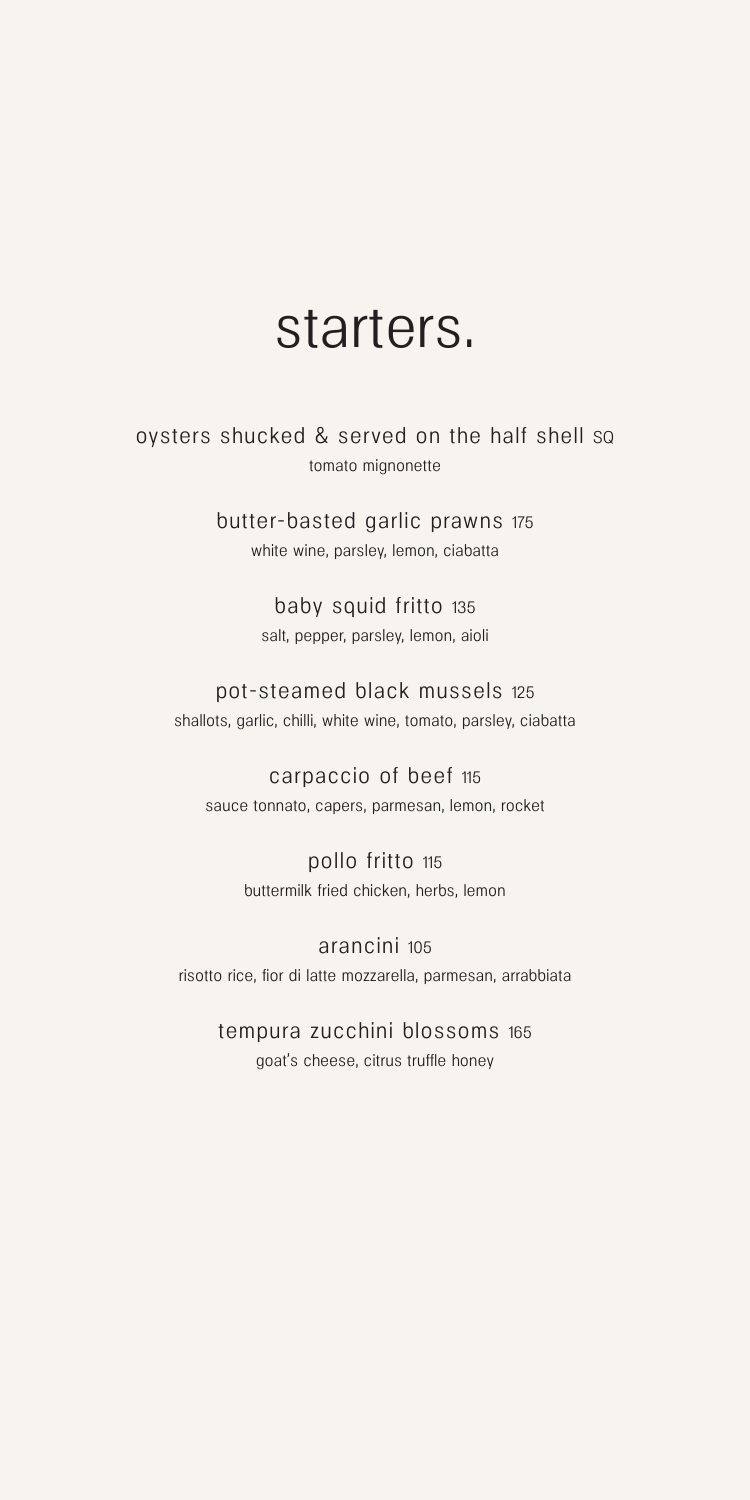# market greens.

#### house greens 120

greens, tomato, cucumber, red cabbage, feta, crunchy seeds, boiled egg, vinaigrette (add: avocado SQ & or grilled chicken 35)

heirloom tomato & mozzarella 115 capers, red onion, basil, olive oil, ciabatta

#### chopped salad 105

roast red pepper, olives, cucumber, red onion, tomato, marinated feta, basil vinaigrette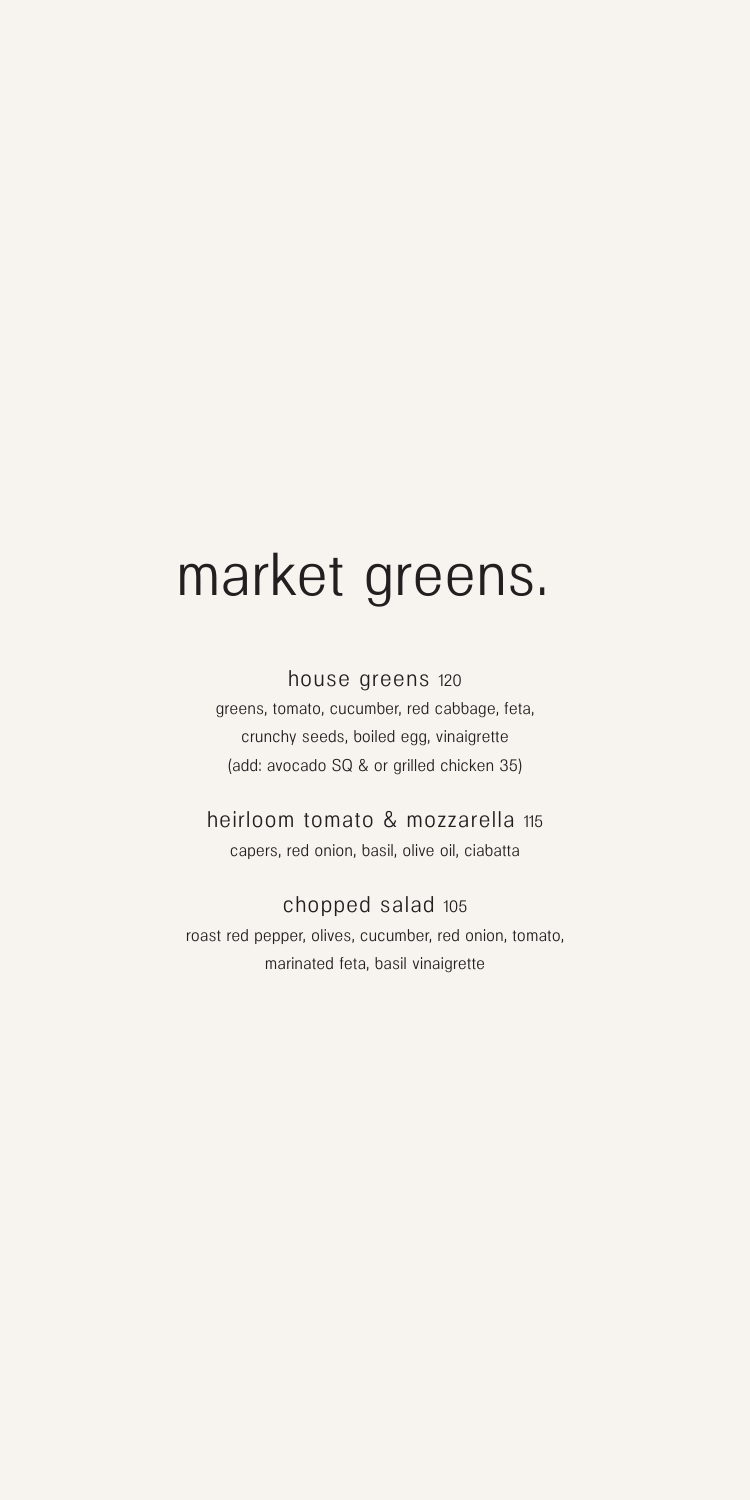## between bread.

(served with crispy fries)

#### house burger 145

200g beef patty, provolone, arrabbiata aioli, caramelised onion, tomato, rocket

#### chicken BLT 135

sesame bun, grilled chicken breast, provolone, bacon, lettuce, tomato, citrus basil pesto aioli

#### garlic prawn bap 195

shallots, garlic, white wine, parsley, lemon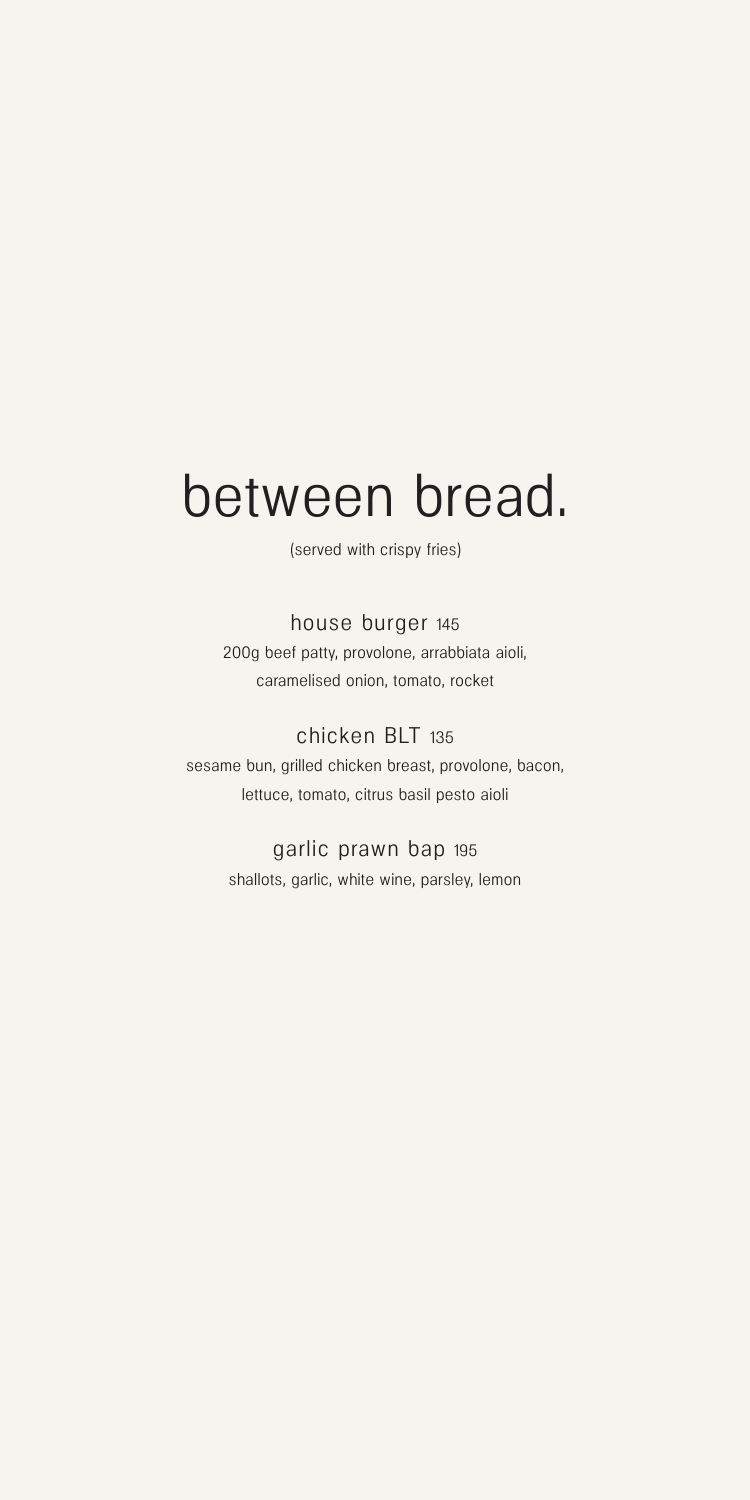### pasta.

#### seafood linguine 265

white fish, prawns, mussels, calamari, shallots, garlic, chilli, white wine, tomato, basil

prawn linguine 235 shallots, garlic, chilli, white wine, cream

carbonara linguine 155 bacon, guanciale, egg, parmesan, black pepper

> bolognese rigatoni 175 beef ragu, parmesan

lasagne 175 beef ragu, white sauce, basil, parmesan

chicken pesto tagliatelle 155 basil, chilli, parmesan, cream

(v) asparagus risotto 185 asparagus cream, lemon, parmesan (add prawns SQ)

(v) spaghetti aglio e olio 125 garlic, chilli, parmesan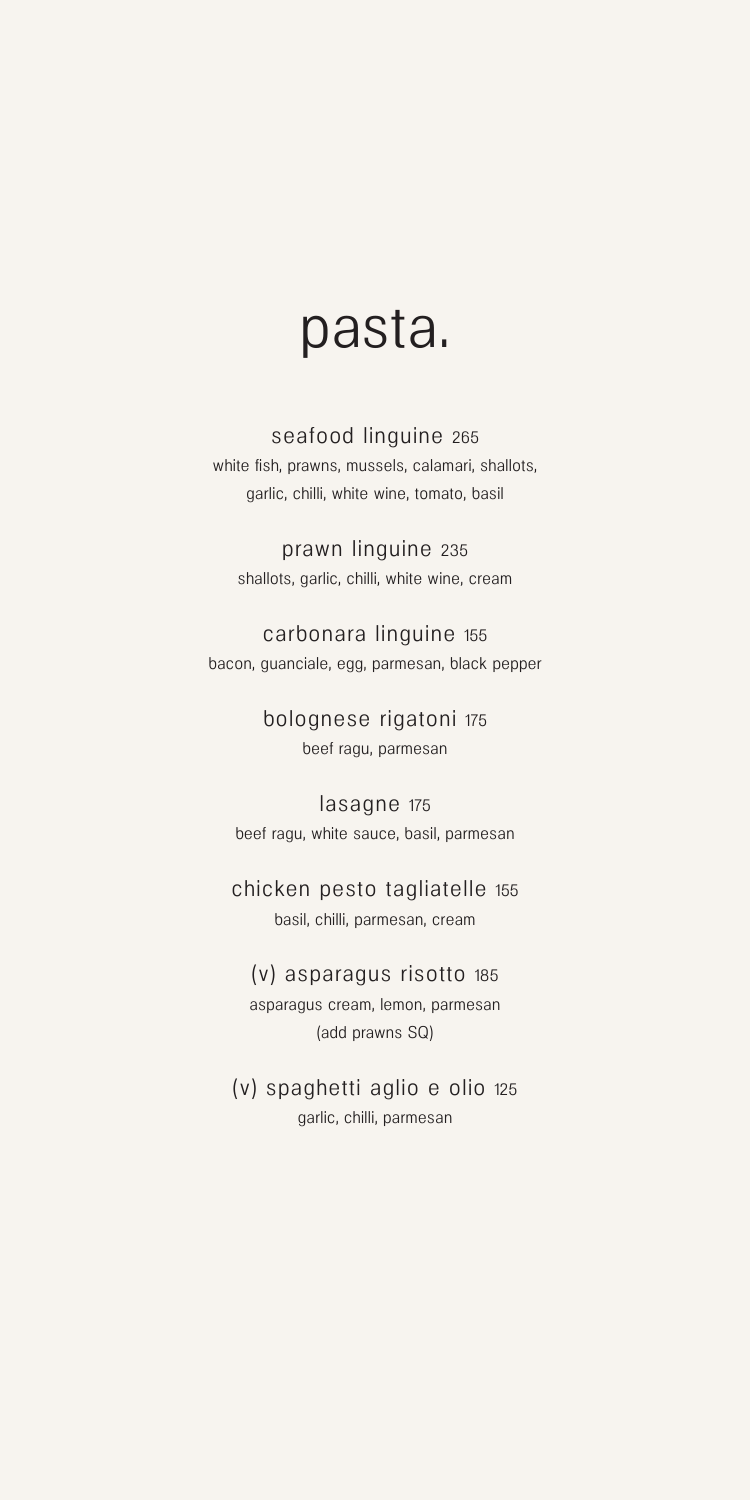# bigger bites.

### fish & shellfish.

grilled shell-on prawns 195 italian parsley, garlic, chilli, white wine, lemon, citrus rice

crispy skin white fish 265 tomato, olives, parsley, lemon, baby potatoes

> grilled baby squid 245 citrus verde, citrus rice

roast salmon SQ citrus verde, baby potatoes

sole 265 capers, parsley, lemon, citrus rice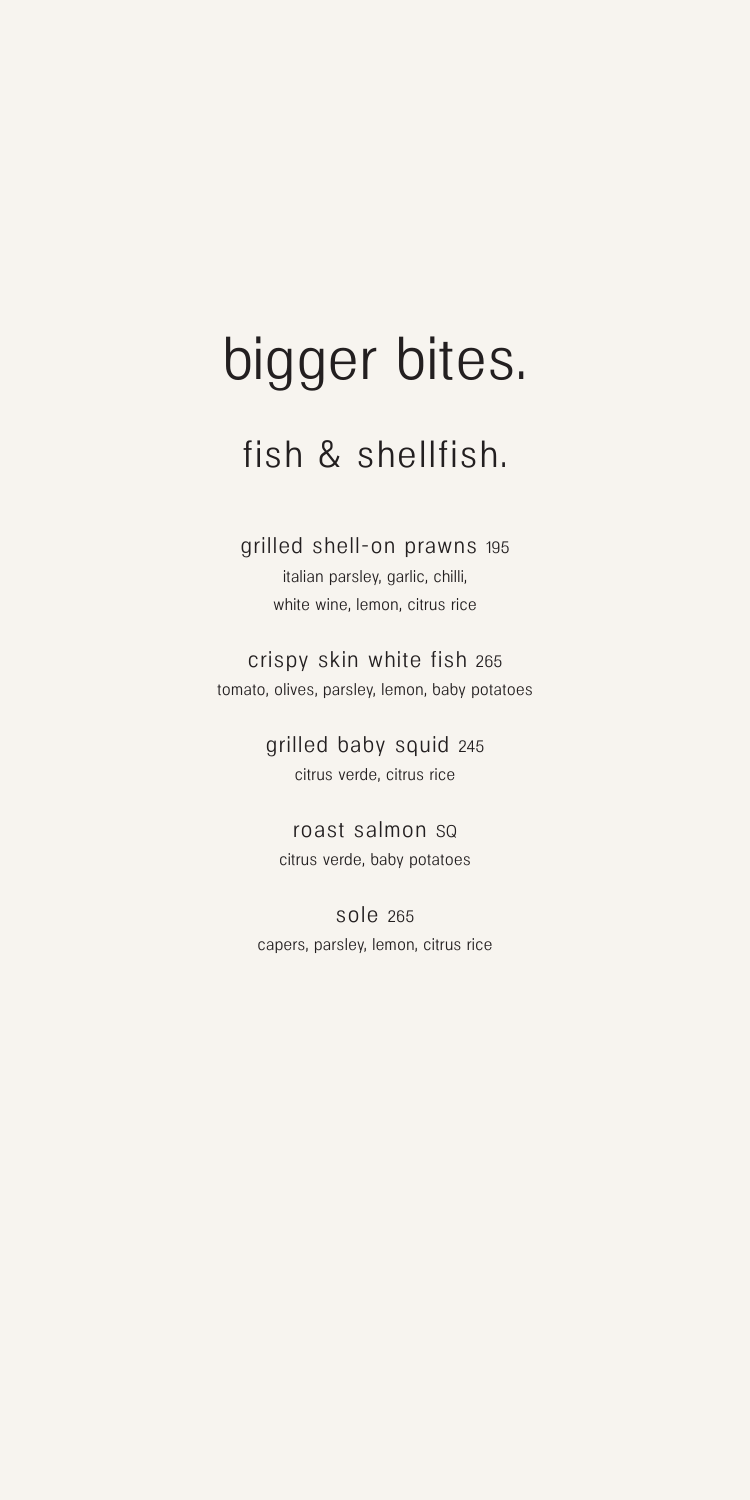### meat.

steak florentine 395 600g t-bone, oregano, olive oil, sea salt, crispy fries

> salt & pepper fillet 295 250g, spiked béarnaise, crispy fries

steak tagliata 225 250g sirloin, rocket, shaved parmesan, lemon

lemon steak 225 250g rump steak, preserved lemon, crispy fries

> lamb shank 365 braised cipolline onion, basil polenta

> > osso buco 235 saffron risotto

marinated lamb cutlets 325 garlic, chilli, olive, rosemary, baby potatoes

chicken limone 175 chicken breast, white wine, capers, lemon, parsley, baby potatoes

grilled chicken 185 garlic, herbs, preserved lemon, green olives, crispy fries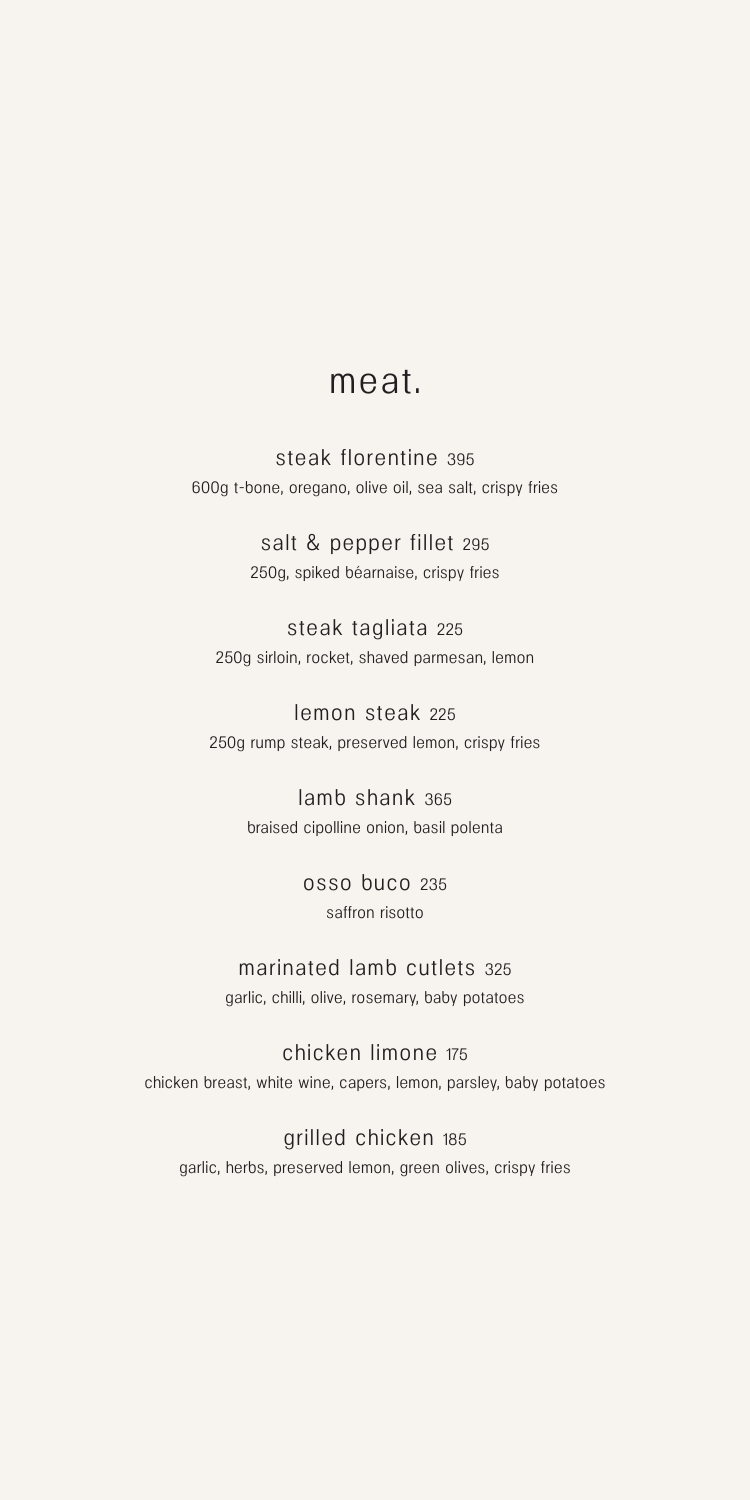## sides.

simple greens 45 tomato, cucumber, red cabbage, feta, seeds, olive oil vinaigrette

> crispy fries 40 sea salt, black pepper, rosemary, thyme

tender stem broccoli 45 sea salt, lemon

> basmati rice 40 citrus, garden herbs

baby potatoes 40 confit garlic, parmesan, olive oil